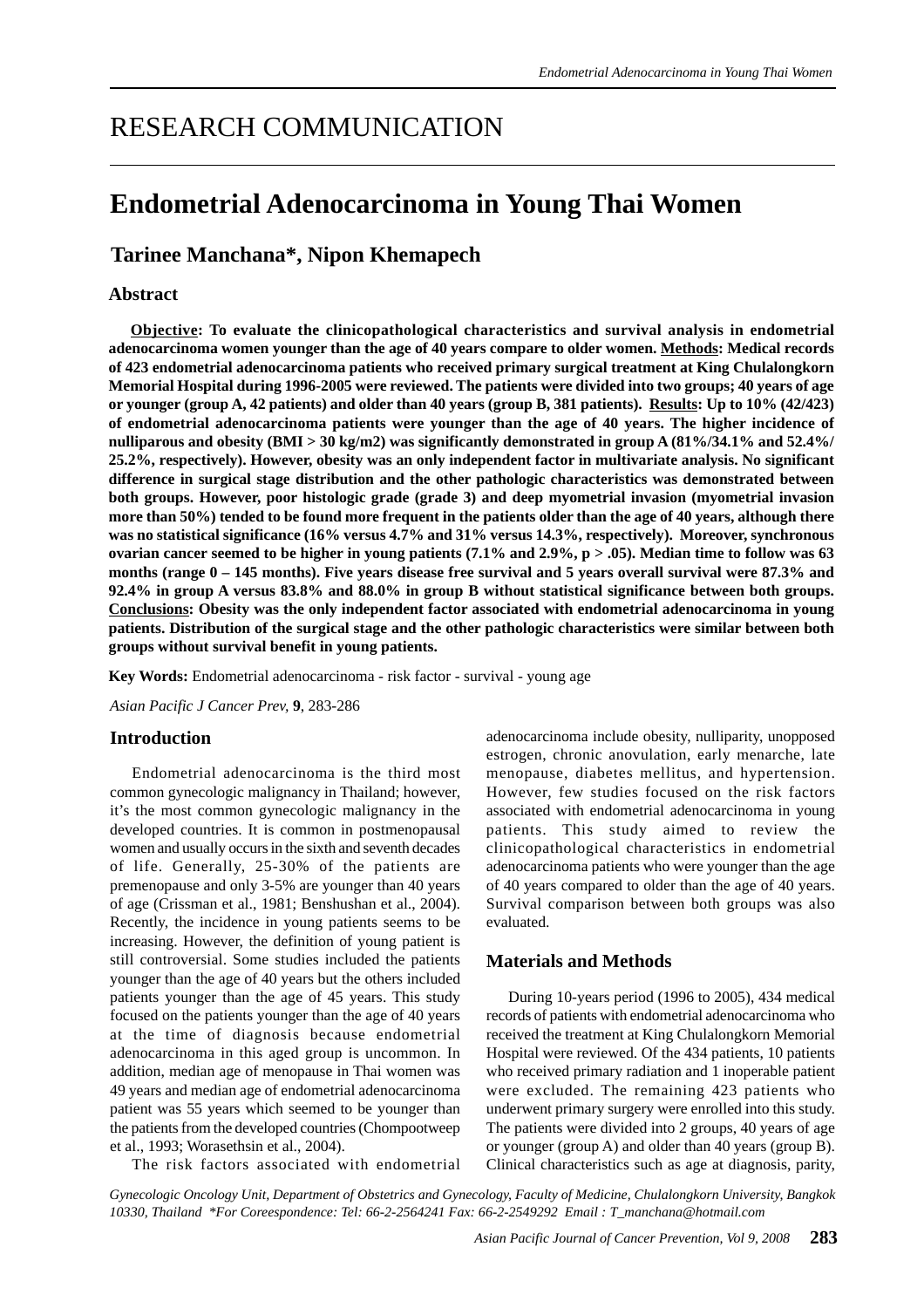#### *Tarinee Manchana and Nipon Khemapech*

duration of presenting symptom, body mass index (BMI), history of diabetes mellitus (DM) and hypertension (HT) were recorded. Pathological characteristics such as histology, grade, depth of myometrial invasion, lower uterine segment involvement, cervical involvement, adnexal involvement, lymphovascular space invasion, omental metastasis and lymph node involvement were obtained from pathologic reports. Surgical stage was generated from these pathological characteristics and assigned according to the International Federation of Gynecology and Obstetrics (FIGO 1998) (International

**Table 1. Clinical Characteristics of Endometrial Adenocarcinoma Patients Younger (Group A) and Older (Group B) than the Age of 40 Years**

| Characteristics                   |                                       | Group A<br>$(N = 42)$                          | Group B<br>$(N = 381)$             | P value |
|-----------------------------------|---------------------------------------|------------------------------------------------|------------------------------------|---------|
|                                   | Parity (%) Nulliparous<br>Multiparous | 34(81.0)<br>8(19.0)                            | 130(34.1)<br>251(65.9)             | 0.00    |
| Median BMI $(kg/m2)$<br>$BMI(\%)$ | $\leq$ 25                             | 30.3 (17.7-46.7) 25.7 (16.0-53.7)<br>14 (33.3) | 167(43.8)                          | 0.01    |
| $DM$ and/                         | $25.1 - 30$<br>>30<br>Nο              | 6(14.3)<br>22(52.4)<br>32(76.2)                | 118(31.0)<br>96(25.2)<br>214(56.2) | 0.00    |
| or HT $(\%)$ Yes                  |                                       | 10(23.8)                                       | 167(43.8)                          | 0.36    |

**Table 2. Pathological Characteristics of Endometrial Adenocarcinoma Patients Younger (Group A) and Older (Group B) than the Age of 40 Years**

| Characteristics        |                | Group A<br>$(N = 42)$ | Group B<br>$(N = 381)$ | P value |
|------------------------|----------------|-----------------------|------------------------|---------|
| Surgical stage (%)     | 1              | 33 (78.6)             | 292 (76.6)             |         |
|                        | $\overline{2}$ | 4 $(9.5)$             | 27(7.1)                |         |
|                        | 3              | 5(11.9)               | 51 (13.4)              |         |
|                        | $\overline{4}$ | 0(0.0)                | 11(2.9)                | 0.67    |
| Histology (%)          |                |                       |                        |         |
| Endometrioid           |                | 42 (100)              | 367 (96.3)             |         |
| Non-endometrioid       |                | 0(0.0)                | 14(3.7)                | 0.28    |
| Grade (%)              | 1              | 33 (78.6)             | 257 (67.5)             |         |
|                        | $\overline{c}$ | 7(16.7)               | 63(16.5)               |         |
|                        | 3              | 2(4.7)                | 61(16.0)               | 0.14    |
| Myometrial             | N <sub>o</sub> | 10(23.8)              | 82 (21.5)              |         |
| invasion (%)           | < 50%          | 26(61.9)              | 181 (47.5)             |         |
|                        | $>50\%$        | 6(14.3)               | 118 (31.0)             | 0.07    |
| Lower segment          | N <sub>0</sub> | 24(57.1)              | 225(59.1)              |         |
| involvement (%)        | Yes            | 18 (42.9)             | 156 (40.9)             | 0.87    |
| Cervical               | No             | 36(85.7)              | 327 (85.8)             |         |
| involvement $(\%)$     | Yes            | 6(14.3)               | 54 (14.2)              | 1.00    |
| Adnexal                | N <sub>o</sub> | 38 (90.5)             | 338 (88.7)             |         |
| involvement (%)        | Yes            | 4(9.5)                | 43 (11.3)              | 1.00    |
| $LVSI$ $(\% )$         | N <sub>o</sub> | 36(85.7)              | 320 (84.0)             |         |
|                        | Yes            | 6(14.3)               | 61(16.0)               | 1.00    |
| Omental                | No             | 42 (100)              | 371 (97.4)             |         |
| metastasis (%)         | Yes            | 0(0.0)                | 10(2.6)                | 0.45    |
| Pelvic node            | No             | 33 (78.6)             | 285 (74.8)             |         |
| metastasis $(\%)$      | Yes            | 1(2.4)                | 22(5.8)                |         |
|                        | Not available  | 8 (19.0)              | 74 (19.4)              | 0.65    |
| Paraaortic node        | No             | 16(38.1)              | 196 (51.5)             |         |
| metastasis (%)         | Yes            | 0(0.0)                | 7(1.8)                 |         |
|                        | Not available  | 26(61.9)              | 178 (46.7)             | 0.14    |
| Complete surgical      | No             | 26(61.9)              | 178 (46.7)             |         |
| staging (%)            | Yes            | 16 (38.1)             | 203 (53.3)             | 0.07    |
| Synchronous            | No             | 39 (92.9)             | 370 (97.1)             |         |
| ovarian cancer (%) Yes |                | 3(7.1)                | 11(2.9)                | 0.15    |

Federation of Gynecology and Obstetrics, 1989).

The Chi-square test or Fisher exact test was used to analyze the categorical variables and continuous variables were analyzed by Student t test. Multivariate analysis was used to analyze the independent factors. Survival analysis was generated by Kaplan-Meier method and log rank test was used to compare between both groups. P value of less than 0.05 was determined to be statistical significance.

### **Results**

The clinicopathological characteristics are shown in Table 1 and 2. Of the 423 patients, 42 patients (9.9%) were younger than the age of 40 years. The median age at the time of diagnosis in group A was 37 years (range 27- 40 years) and group B was 56 years (range 41-93 years). Thirty four patients in group A (81.0%) were nulliparous and the median BMI was 30.3 kg/m2 (range 17.7-46.7 kg/m2). Six patients (14.3%) were overweight (BMI = 25-30 kg/m2), and 22 patients (52.4%) met the criteria of obesity (BMI  $> 30 \text{ kg/m2}$ ). The incidence of nulliparous and obesity was significantly higher in group A than group B. However, obesity was an only independent factor in multivariate analysis (Table 3). Three patients (7.1%) had diabetes mellitus, 4 patients (9.5%) had hypertension and 3 patients (7.1%) had both. Mean duration of vaginal bleeding in group A was 7.9 months which was longer than group B (5.8 months), although there was no statistical significance ( $p = 0.12$ ). Polycystic ovarian syndrome (PCOS) or polycystic ovary was found in 5 patients (11.9%) and synchronous ovarian cancer was found in 3 patients (7.1%).

Fewer patients in group A received complete surgical staging included pelvic and paraaortic lymphadenectomy  $(38.1\%$  and  $53.3\%$ ,  $P = 0.07$ ). Although the incidence of pelvic lymphadenectomy was similar between both groups  $(80.5\%$  and  $80.6\%$ ,  $p=0.57$ ) but the incidence of paraaortic lymphadenectomy was significant lower in group A (38.1% and 53.0%, p=0.04). Most patients were presented in surgical stage I in both groups (78.6% and 76.6%, respectively). No significant difference in stage distribution and the other pathological characteristics was demonstrated between both groups. However, poor histologic grade (grade 3) and deep myometrial invasion (myometrial invasion more than 50%) tended to be more frequently found in the patients older than the age of 40 years although there was no statistical significance. (Table 2)

Median time to follow in this study was 63 months (range 0-145 months). At the time of analysis, 5 patients (11.9%) in group A and 58 patients (15.2%) in group B developed recurrent disease. Three patients (7.1%) in group A and 44 patients (11.5%) in group B died from

**Table 3. Multivariate Analysis to Determine Independent Factors Associated with Endometrial Adenocarcinoma in Young Patients**

| Factors | OR (95%CI)           | P value |
|---------|----------------------|---------|
| Parity  | $0.33(-0.06 - 0.73)$ | 0.09    |
| BMI     | $3.05(2.76-3.34)$    | 0.00    |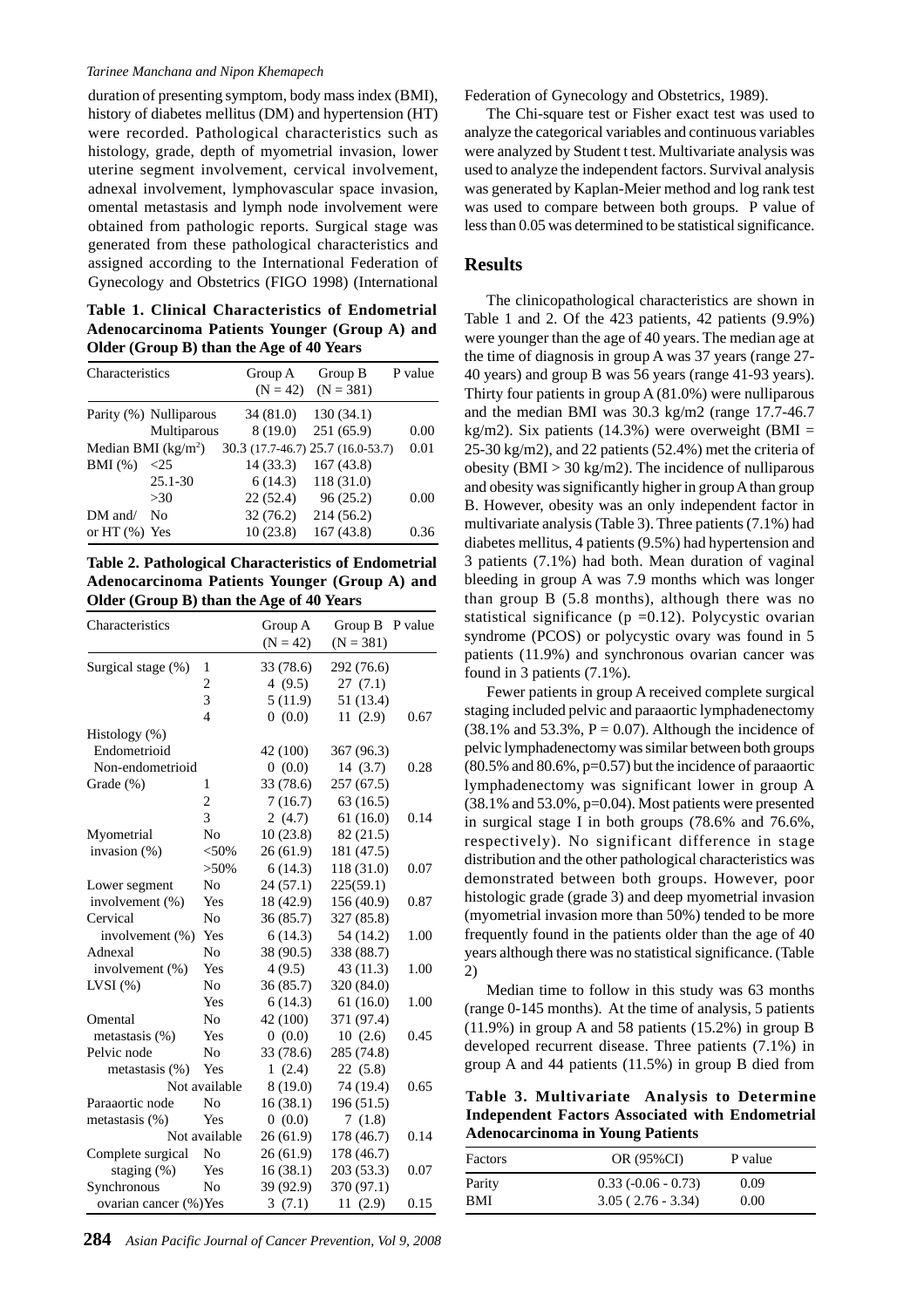

**Figure 1. Comparison of Disease Free Survival (months) in Endometrial Adenocarcinoma Patients Younger (Group A) and Older (Group B) than the Age of 40 Years**

recurrent disease, while 1 patient (2.4%) in group A and 17 patients in group B (4.5%) died from the other causes. Five years disease free survival (DFS) and 5 years overall survival (OS) were 87.3% and 92.4% in group A versus 83.8% and 88.0% in group B. However, there was no statistically significant difference between the two groups (Figures 1 and 2).

### **Discussion**

This study confirmed the incremental incidence of young endometrial adenocarcinoma patients (40 years of age or younger). The incidence was about 10 percent in this study which was higher than the previous studies (3- 5%) (Crissman et al., 1981; Benshushan et al., 2004). Abnormal vaginal bleeding is the most common presenting symptom in endometrial adenocarcinoma. However, this symptom in young women especially younger than the age of 40 years was usually diagnosed as a benign condition and received medical treatment without or delayed to perform endometrial biopsy or dilatation and curettage. Mean duration of vaginal bleeding in young patients was longer than older patients in this study (8 months and 6 months, respectively). Criteria for selection of high risk young patients who require pathological diagnosis should be determined. Obesity and nulliparous were significantly more common in young patients than older patients although obesity was an only independent factor in multivariate analysis in this study. Obesity (BMI  $> 30 \text{ kg/m2}$ ) increases the risk of endometrial adenocarcinoma with relative risk of 2-10 and nulliparous increases the risk about three times (MacMahon, 1974; Folsom et al., 1989; Brinton et al., 1992). The incidence of obesity in young endometrial adenocarcinoma patients was reported up to 40-60% (Gallup et al., 1984; Soliman et al., 2005). Half of patients in this study met criteria of obesity which was similar to the previous studies. However, the incidence of nulliparous in this study (79%) was higher than the previous studies (20-45%) (Crissman et al., 1981; Gallup et al., 1984; Parslov et al., 2000). Recently, Soliman et al. was reported



**Figure 2. Comparison of Overall Survival (months) in Endometrial Adenocarcinoma Patients Younger (Group A) and Older (Group B) than the Age of 40 Years**

71% incidence of nulliparous in women aged 40 years or younger which was similar to this study (Soliman et al., 2005). Higher incidence of nulliparous might be explained by increased marital age and age at first birth.

 Chronic anovulation is the other factor which increases the risk of endometrial adenocarcinoma. Polycystic ovarian syndrome (PCOS) is a common reproductive abnormality which associates with chronic anovulation, obesity and hyperinsulinemia. Many studies demonstrated that PCOS in young endometrial adenocarcinoma patients was significantly higher than older patients (Niwa et al., 2000; Navaratnarajah et al., 2008). Although, it might be a possible risk factor for endometrial cancer, this evidence was inconclusive (Navaratnarajah et al., 2008). However, this study could not demonstrate that PCOS was the risk factor of endometrial adenocarcinoma because there was limited number of young patients with PCOS.

Synchronous ovarian cancer was also associated with endometrial adenocarcinoma in young patients with the incidence ranged from 10-30% (Soliman et al., 2005; Gitsch et al., 1995; Evans-Metcalf et al., 1998). Lower incidence of synchronous ovarian cancer in young patient was reported in this study (7.9%). This finding might be explained from different definition of young patient and different race. However, we found higher incidence of synchronous ovarian cancer in young patients compare to older patients (7.1% and 2.9% respectively,  $p > 0.05$ ).

Previously, endometrial cancer in young patients was believed to have better prognosis than older patients (Zaino et al., 1996). However, many studies included this study reported the similar disease free survival and overall survival (Evans-Metcalf et al., 1998; Tran et al., 2000). Generally, surgical stage was accepted as the most significant prognostic factor in endometrial cancer patients (Wolfson et al., 1992). No difference of overall stage distribution and the other pathological characteristics between both groups might be a possible explanation. Moreover, lower incidence of complete surgical staging especially paraaortic lymphadenectomy was reported in young patients. As this result, true stage I patients in the